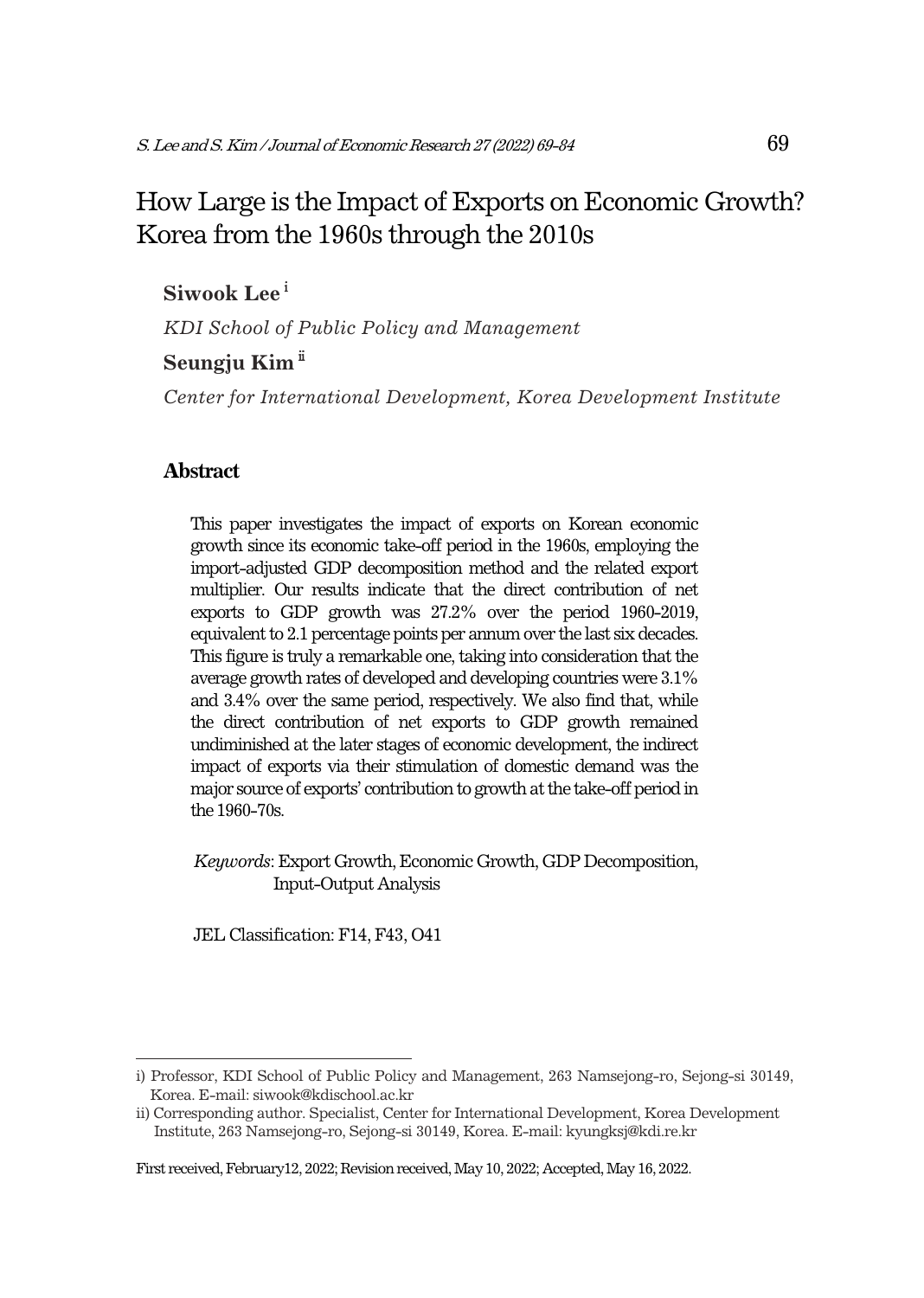# 1 Introduction

Over the last several decades, the positive association between exports and economic growth has been regarded as a stylized fact in the economic growth literature. Exports can contribute to an economy through various channels: first of all, many countries, especially at the early stage of economic development, are facing the shortage of physical and human resources needed for attaining sustainable growth. Exports help to accumulate factors of production by injecting foreign reserves into the economy. Foreign receipts earned by exporting activities substantially contribute to filling the financial gap to meet surging demand for domestic investment.

Exporters can also exploit economies of scale through their access to large world markets. In addition, export promotion changes the relative prices among domestic economic activities and divert production factors into more productive market activities. Most importantly, exports can have the effect of boosting productivity by facilitating learning-by-exporting in the process of export activities, thereby raising the economic growth rate over the medium to long term.

An extensive body of existing research provides empirical evidence supporting the positive relationship between exports - more generally international trade - and economic growth. Most of these studies are based on regression analysis, especially under the framework of the neoclassical growth theory. At the same time, however, there also exist irrefutable criticisms upon such a pro-trade proposition, notably from Rodriguez and Rodrik (2001) and Rodrik, Subramanian and Trebbi (2002). These criticisms are rooted on the observation that the existing empirical studies on the trade-growth nexus are more or less subject to various modelling and data problems, including the appropriateness of trade openness measures, possible reverse causality between trade and growth, omitted variable bias, and data quality issues for developing countries. Hence, no one can conclude yet that the current literature succeeds in providing an explicit answer on the question of whether trade openness or exports really matters for achieving sustainable economic growth.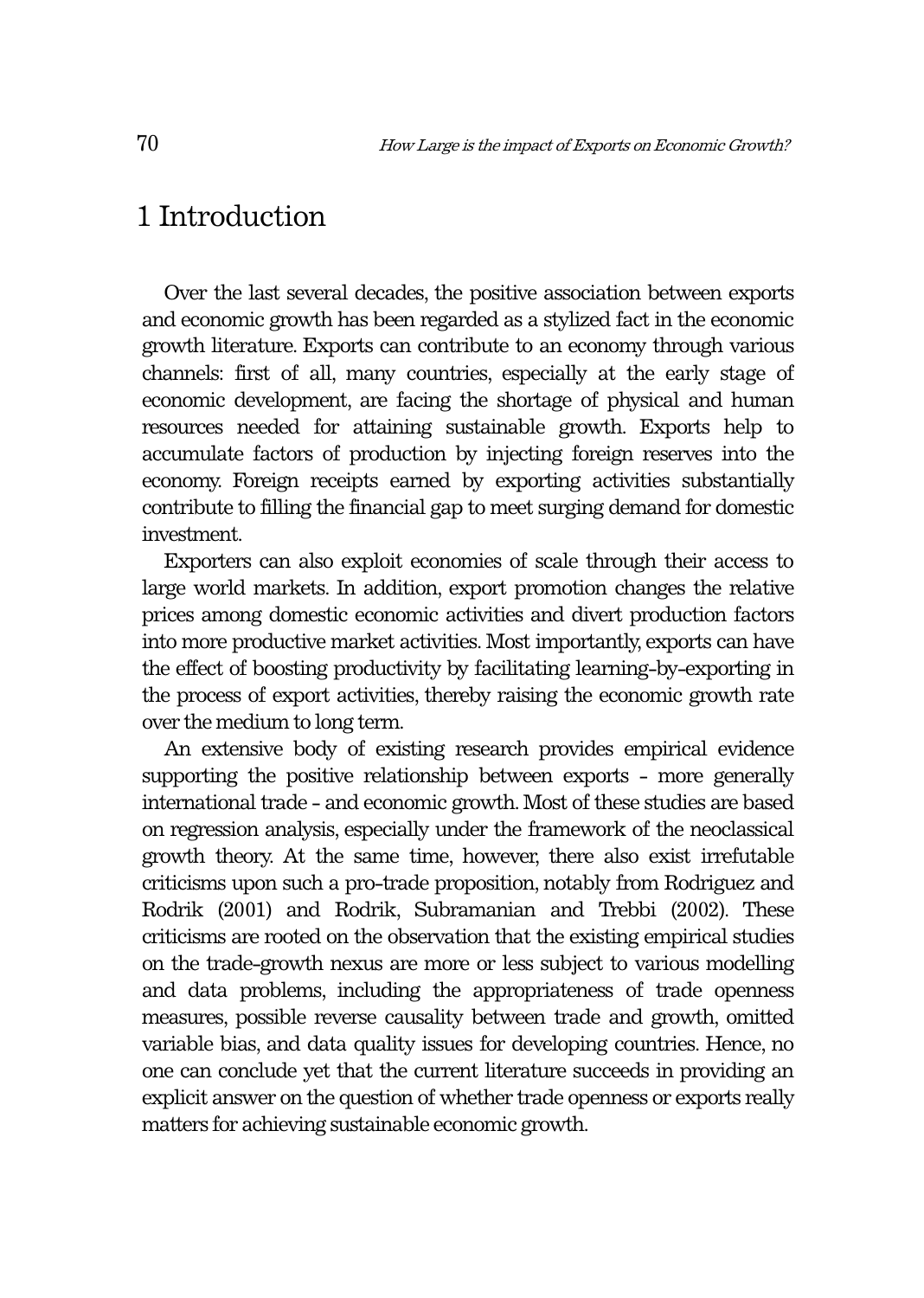Furthermore, the existing literature has focused largely on the statistical significance of the trade-growth nexus, and it has paid less attention to the actual size of trade's impact on economic growth. If international trade is a decisive factor for long-term economic growth, its impact on economic growth should be shown to be sufficiently large in the empirical studies. As a matter of fact, studies on the gains from trade based on traditional static models generally suggest that the welfare gains from trade opening would be no larger than one percent of GDP. If this is the case, as Lewer and Van den Berg (2003) convincingly suggest, how can economists justify their strong support for free trade as a priority policy in order to attain sustained growth and to reduce huge income gaps between developed and developing countries?

On the other hand, Korea's experience on rapid structural transformation since the early 1960s has drawn great attention from international communities. It is widely recognized that export-oriented industrialization is one of the most salient features for the Korean economic development. The importance of exports to the Korean economy still remains undiminished even today, as globalization has been unprecedentedly accelerated, although the Korean economy has already entered into its mature stage of development.

While exports are almost unanimously regarded as the main driver for Korea's rapid growth, there is relatively a paucity of empirical research that provides the exact quantitative contributions of exports to GDP growth over the course of its structural transformation. How large has been the impact of exports on economic development at each stage of Korea's economic development? And how have exports contributed to economic growth in Korea?

In this respect, this paper empirically examines the impact of exports on Korea's economic development since its economic take-off in the 1960s. We adopt an alternative method of quantifying the contribution of exports to economic growth: the demand-side GDP decomposition approach. In addition, since conventional accounts of GDP provide limited insight with regard to the net contribution of exports, we employ the "import-adjusted" GDP decomposition method to estimate the actual contribution of domestic and external components to GDP growth. On top of that, we also explore the export multiplier, examining the indirect impact of exports via their stimulation of domestic demand, which is not readily shown by the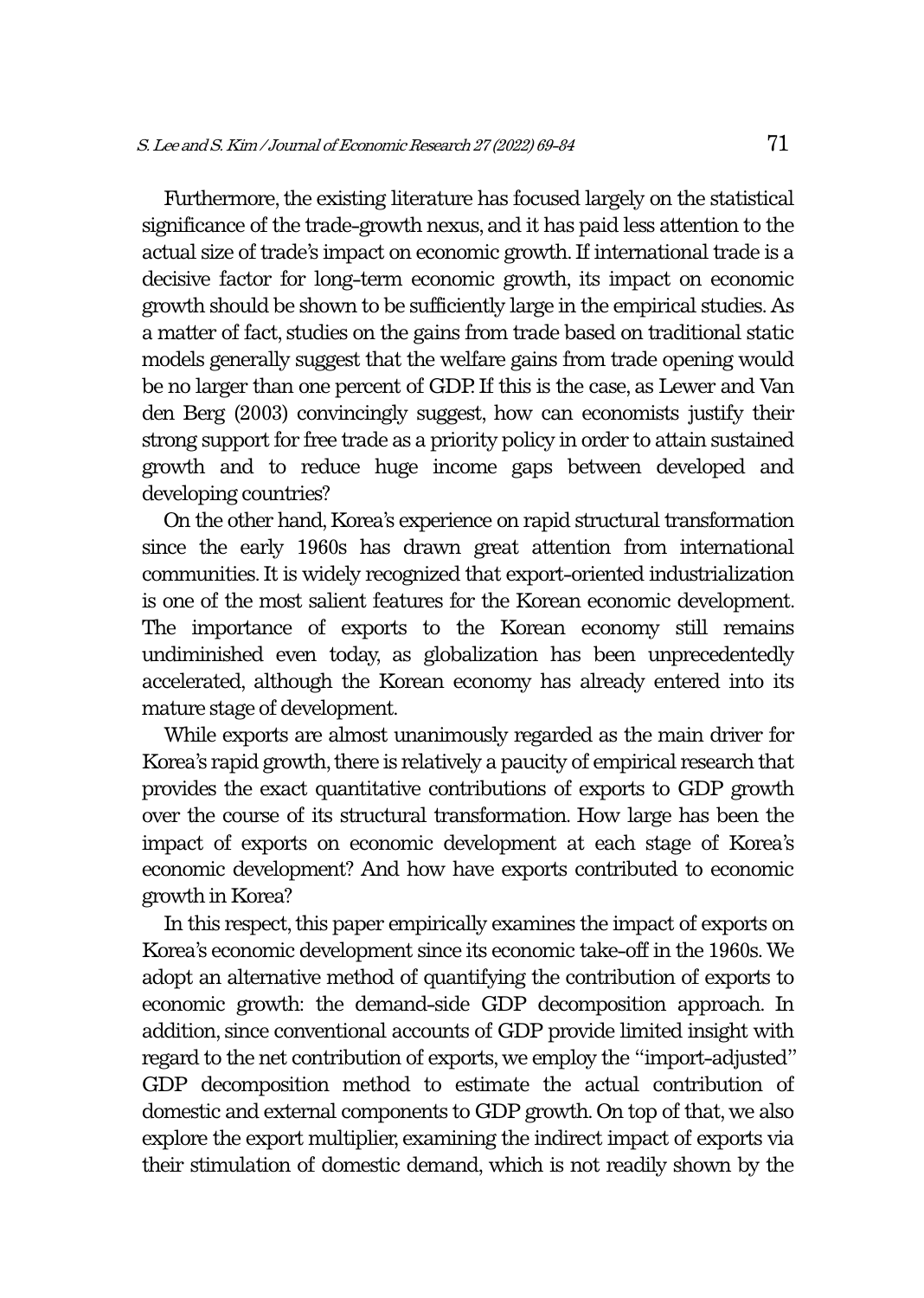GDP decomposition analysis. Therefore, this paper sheds light on the distinctive mechanisms through which exports contribute to growth over different stages of economic development.

The structure of this paper is as follows: in Section II, we discuss the existing related literature. The basic empirical strategies, data description and estimation results are presented in Section III. Some policy implications and concluding remarks are provided in Section IV.

# 2 Literature Survey

As aforementioned, the positive relationship between trade and economic growth is one of the most fundamental propositions in the economics field, and economists have provided an extensive set of empirical studies supporting such pro-trade propositions. Lewer and Van der Berg (2003) argue that the existing literature has focused largely on the statistical significance of the trade-growth nexus, but less attention has been drawn to the actual size of trade's impact on economic growth. Lewer and Van der Berg (2003) re-examine the vast empirical literature from the perspective of the quantitative economic effects of international trade on economic growth. Their survey analysis indicates that the existing studies provide surprisingly consistent results: A one percent point increase in export growth is associated with a 0.2 percent point increase in economic growth. Most of these studies are based on regression analysis, especially under the framework of the neoclassical growth theory. The regression-based pro-trade empirical results are still challenged, largely due to the inherent econometric problems regarding data quality, reverse causality, omitted variable bias, and the measures of trade openness.

One possible alternative to quantify the impact of trade, more specifically exports, on economic growth is the GDP decomposition approach. Exports are a key component in the expenditure-side GDP equation, and thus its contribution to GDP could be readily estimated by using the equation. The conventional approach is to decompose GDP by its expenditure categories, - private consumption, investments, government expenditure, and net exports -, and to identify their relative contributions to the overall GDP growth.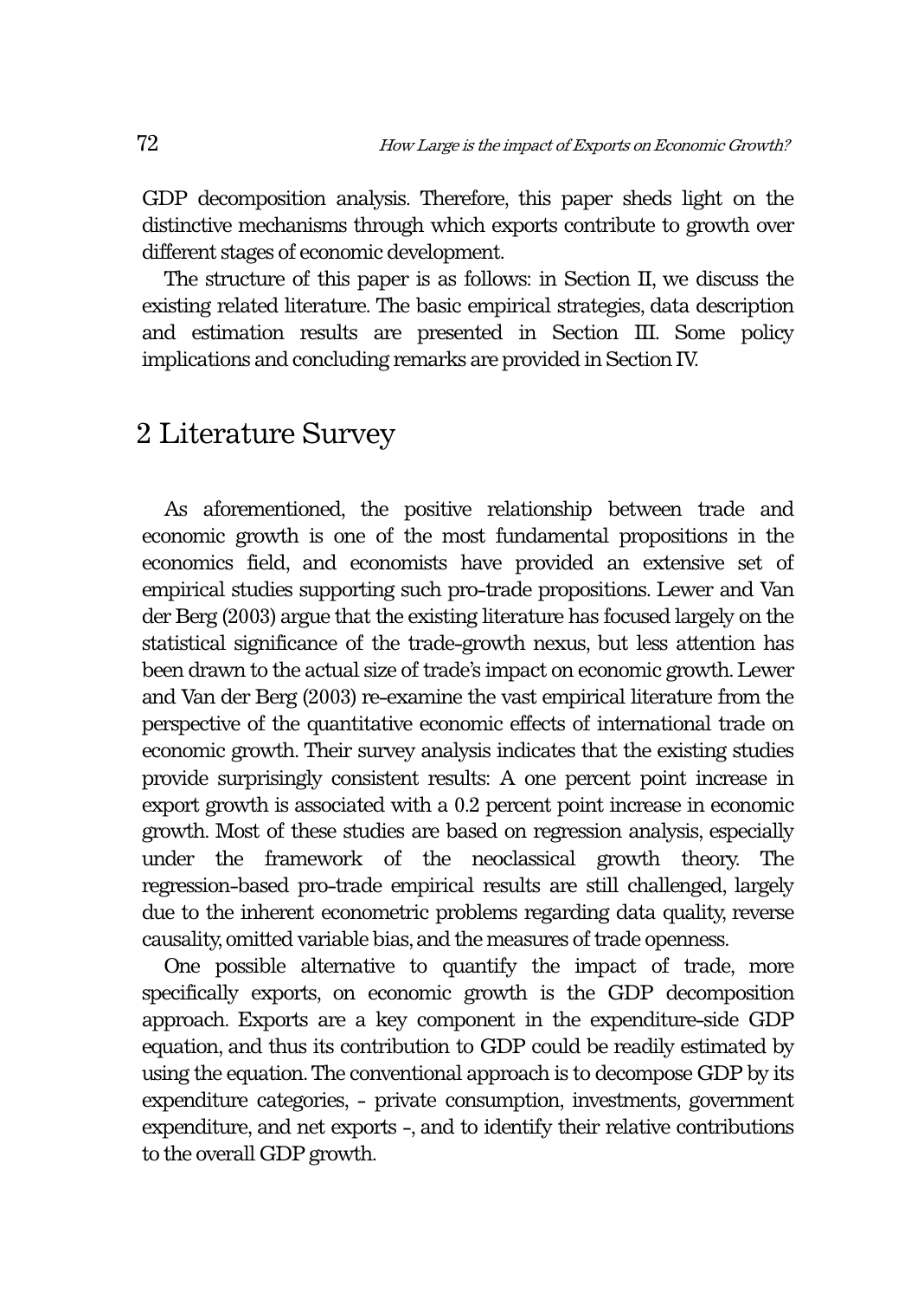While this conventional method is useful to highlight the net contribution of external demand through international trade, it provides limited insight into the exact contribution of exports to GDP growth. As Kranendonk and Verbruggen (2008) argue, the conventional method attributes all the intermediate and final imports to net exports and consequently results in the possible overestimation of domestic demand's contribution to growth. For example, suppose that an investment boom for an economy is driven solely by massive imports of capital goods. In this case, applying the conventional method is at risk of understating the impact of exports on economic outcome, since it is based on gross domestic demand, but not net domestic demand for domestically-produced goods.

In this context, Kranendonk and Verbruggen (2005, 2008) suggest that "the import-adjusted method" is a more sensible approach to quantify the sources of economic growth. In the import-adjusted approach, final and intermediate import demands are apportioned to each GDP expenditure category on the basis of import intensities derived from input-output tables. With such adjustment, each expenditure category represents net final demand solely for domestically-produced goods and services, which enables us to identify the exact relative contributions of domestic and external components to GDP growth.

Applying this method to six European countries and the United States, Kranendonk and Verbruggen (2008) show quite a different story, compared to that from the conventional method. For instance, for the Netherlands, the import-adjusted method suggests that the contribution of exports to GDP growth is stable and very significant for the periods of 2004-2007, while the conventional approach reveals a minimal contribution of exports to GDP growth.

The import-adjusted method has been employed in a number of studies to the Chinese case. Akyüz (2011) finds that the relative contribution of net exports to the Chinese economic growth between 2004 and 2008 is over 30 percent of GDP growth. Wu et al. (2015) show that exports are indeed a major driver of economic growth in the Eastern provinces, while little impact of exports are apparent for other regions in China. And Albala-Bertrand (2016) suggest that export demand and heavy industry appear to be the main engines of the Chinese economy over the period of 1995-2010.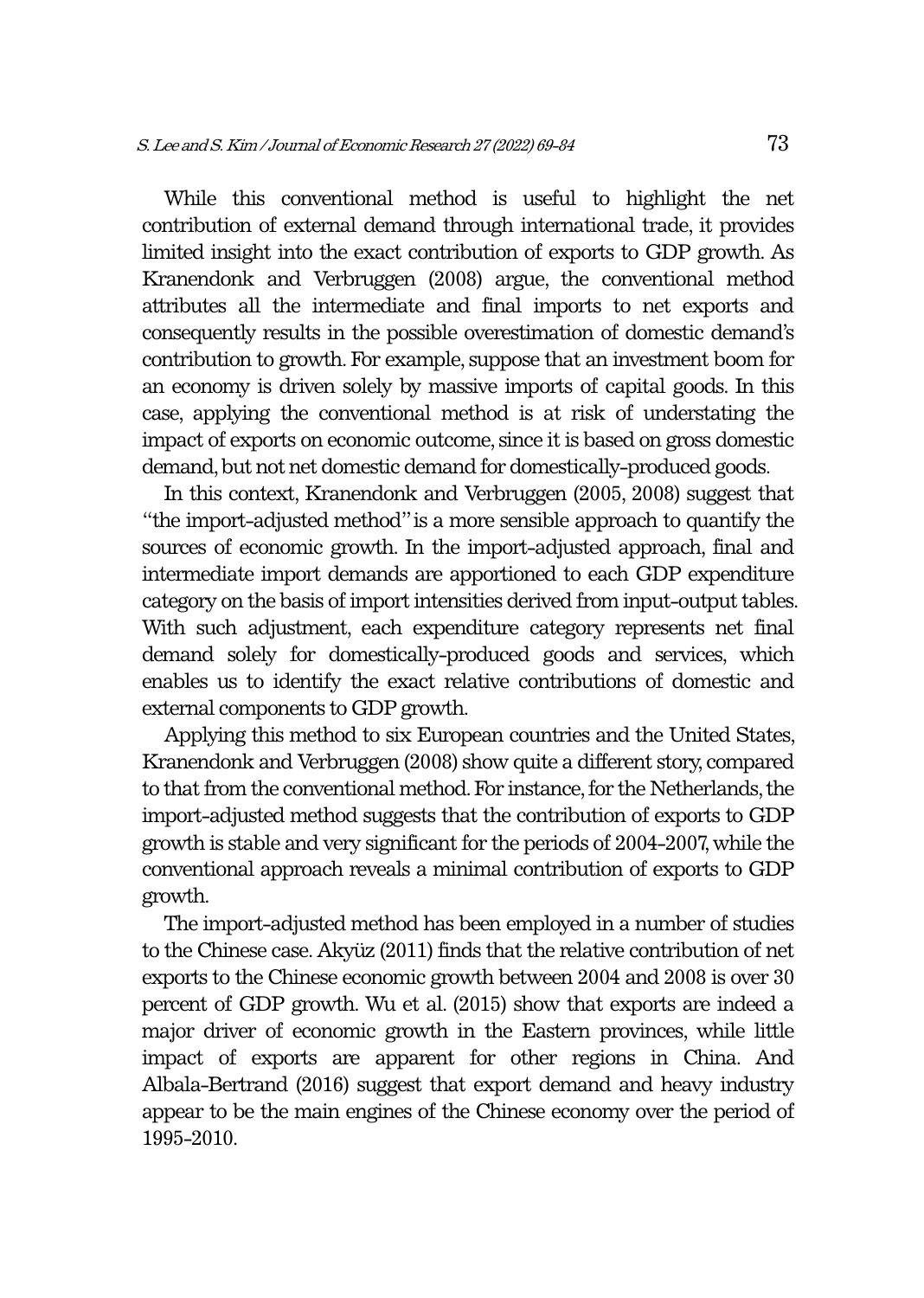Amar et al. (2016) apply this method to three Latin American countries – Brazil, Chile and Mexico – over the period 2004-2011. The traditional method consistently indicates a negative contribution of net exports in these countries, while the import-adjusted approach yields a positive contribution to growth, especially in Mexico (30 percent of GDP growth) and in Chile (20 percent). Grech and Rapa (2019) also suggest that the import-adjusted method yields more intuitive results than the traditional approach. By employing the import-adjusted approach, Martin (2015) shows that the domestic value-added of the manufacturing sector in the Philippines did not increase with the rise of exports over the second half of the  $20<sup>th</sup>$  century. Finally, Tregenna (2012) reports a relatively small role of export expansion in South African economic growth since 2000s.

# 3 Empirics

### 3.1 Empirical Strategy

First of all, let's take a look at the following conventional GDP identity:

$$
GDP_t \equiv C_t + I_t + G_t + EX_t - IM_t \tag{1}
$$

In this conventional approach, GDP consists of private consumption, investments, government expenditure, and net exports, of which the first three factors represent domestic demand. The contribution of a demand component is then calculated as the growth in that component in real terms multiplied by the previous year's share of that component out of GDP in nominal terms.

Figure 1 depicts year-to-year growth rates of domestic demand and net exports for the period of 1960-2019. Over the whole period, domestic demand growth explains most of the overall GDP growth while the contribution of net exports has been rather limited. In fact, net exports recorded negative for most years.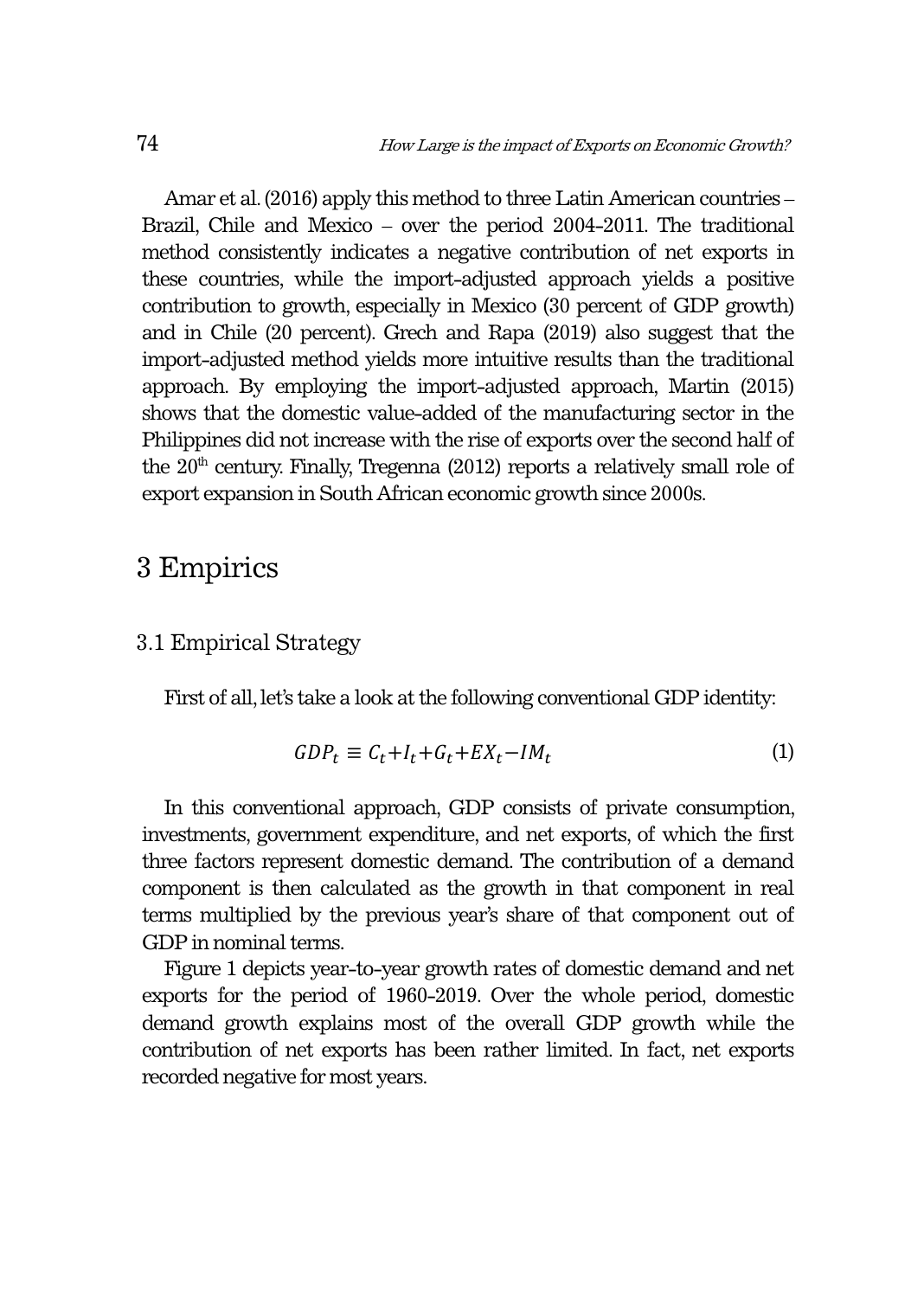

Figure 1. Sources of GDP Growth by expenditure item 1960-2019

As Kranendonk and Verbruggen (2008) argue, this conventional method of GDP decomposition attributes all the intermediate and final imports to net exports and results in the possible overestimation of domestic demand's contribution to growth. To see this, let's decompose further imports into the following:

$$
IM_t \equiv IM_{C_t} + IM_{I_t} + IM_{G_t} + + IM_{EX_t}
$$
\n<sup>(2)</sup>

where  $IM_{i_t}$  is final and intermediate import demand for each expenditure category  $i = C, I, G, EX$ . Now suppose that an investment boom for an economy is driven solely by massive imports of capital goods. In this case, the overall GDP remains the same because the increase of domestic investment  $\Delta I_t$  is exactly canceled out by the increase of  $\Delta I M_{I_t}$ . This implies that the conventional method is often at risk of overstating the impact of domestic demand, since it is based on gross domestic demand, but not net domestic demand for domestically-produced goods. A considerable amount of imports, especially in developing countries, is consumed by households or used for fixed capital formation, and the traditional approach fails to take into account that domestic demand and exports contain different extents of import intensities.

Source: Bank of Korea Database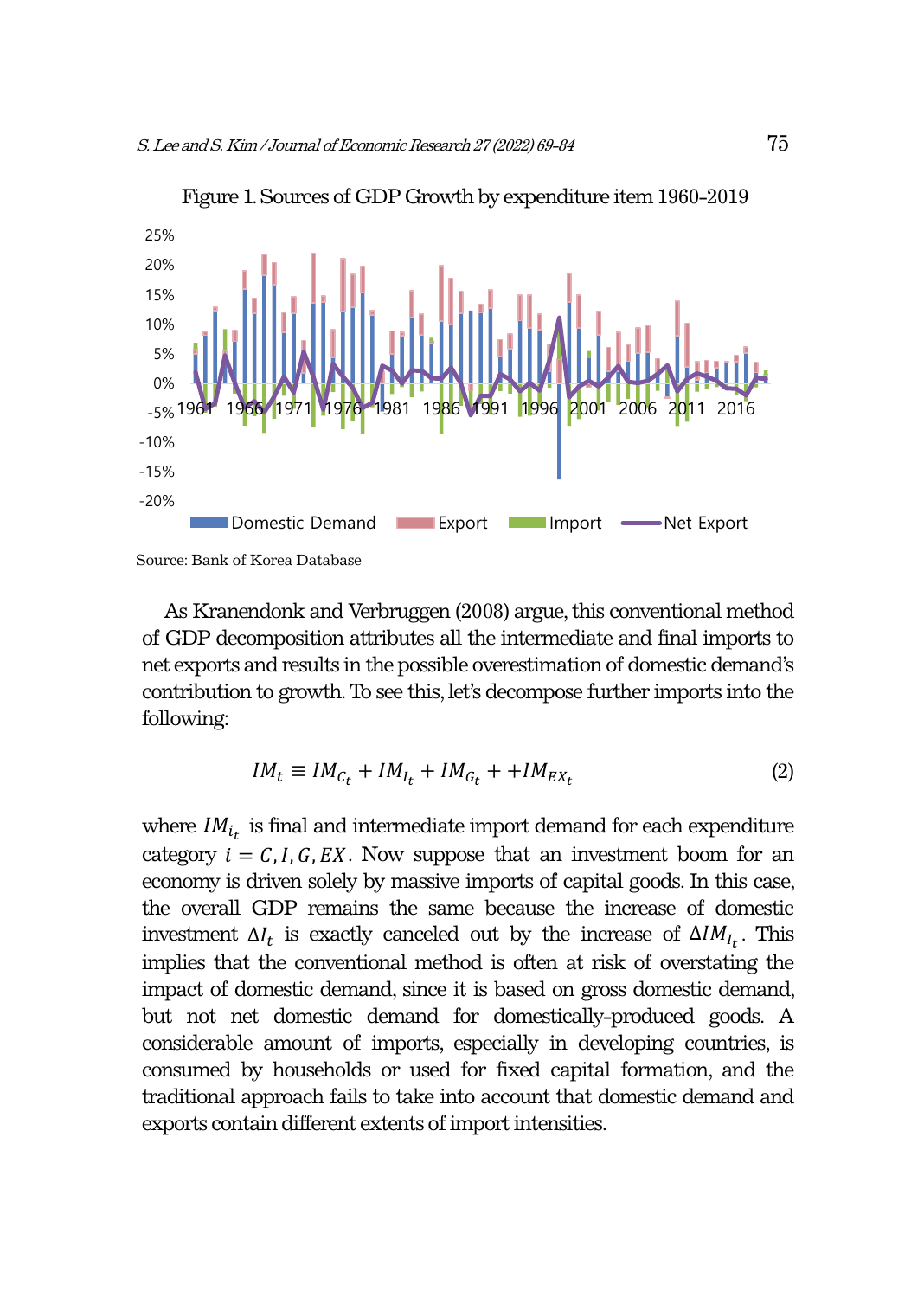On the other hand, if Equation (2) is plugged into Equation (1), then we have

$$
GDP_t = (C_t - IM_{C_t}) + (I_t - IM_{I_t}) + (G_t - IM_{G_t}) + (EX_t - IM_{EX_t})
$$
 (3)

In Equation (3), we see that imports are apportioned to each of GDP expenditure components. Consequently, each term in this equation now represents *net domestic demand* for domestically-produced goods and services for an expenditure category  $i = C, I, G, EX$ .

With regard to economic development from a long-run perspective, the import-adjusted GDP account represented by Equation (3) can be apparently more sensible to quantify the exact relative contributions of domestic and external components to GDP growth than the conventional GDP account represented in Equation (1). Final and intermediate import demand for each expenditure category in Equation (3) is derived from input-output tables.<sup>1</sup> Intermediate import demand for each item can be obtained by first calculating each component's import inducement coefficients using Leontief inverse matrices and multiplying them by the amount of each item's final domestic demand. All the data come from the Bank of Korea database. Given the unavailability of IO tables based on constant prices consistent for the whole period, our estimation is based on nominal import intensity rather than real marginal import intensity.<sup>2</sup>

Let  $a_c$ ,  $a_i$ ,  $a_g$ ,  $a_{ex}$  denote the import intensities of consumption, investment, government expenditure and exports respectively. Using the equation (2), gross imports,  $IM_t$ , can be expressed as follows:

$$
IM_t \equiv a_c C_t + a_i I_t + a_g G_t + a_{ex} E X_t \tag{4}
$$

where the terms to the right of Equation (4) represents imports directly and indirectly generated by each demand component.

For measuring the contribution of GDP components to economic growth, we can express the GDP identity equation into growth rate terms

<sup>&</sup>lt;sup>1</sup> For more detailed information on the import-adjusted method, please refer to Kranendonk and Verbruggen (2005, 2008).

<sup>2</sup> Many technological innovations tend to be embodied in new investment goods over the past several decades, and price indices more or less reflect these quality changes. Consequently, our analytic results based on nominal values may suffer from a downward bias, especially for the import intensity of private investment.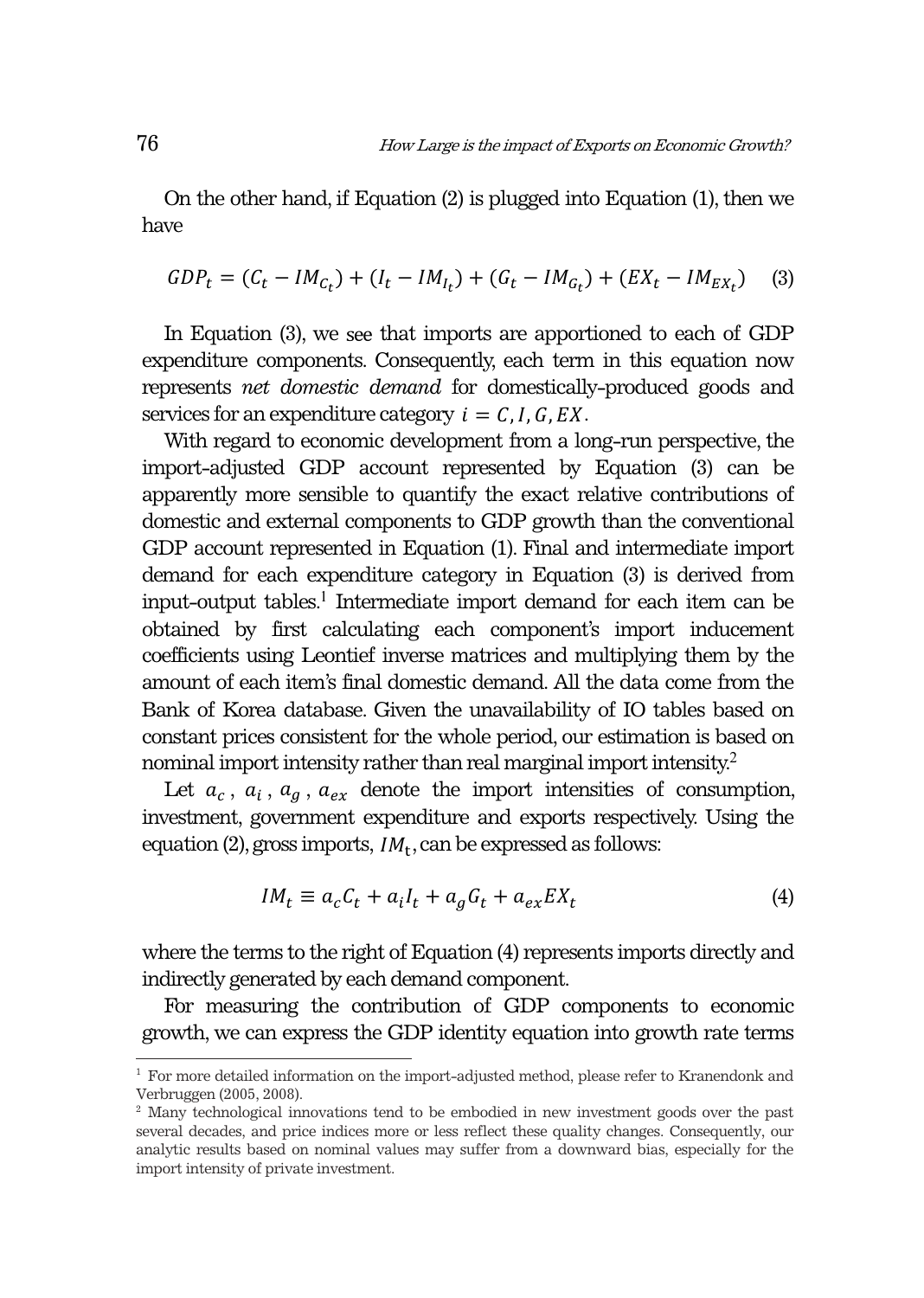using the observed data. The GDP growth rate can be decomposed using each element of aggregate expenditure and the observed growth rate. Therefore, we can express equation (1) as follows in ex-post growth terms;

$$
R_{y} \equiv R_{c} \left(\frac{c}{Y}\right)_{-1} + R_{i} \left(\frac{I}{Y}\right)_{-1} + R_{g} \left(\frac{c}{Y}\right)_{-1} + R_{x} \left(\frac{EX}{Y}\right)_{-1} - R_{m} \left(\frac{IM}{Y}\right)_{-1}
$$
(5)

In Equation (5),  $R_y$ ,  $R_c$ ,  $R_i$ ,  $R_g$ ,  $R_{ex}$ ,  $R_m$  are real growth rates of GDP, private consumption, private investment, government expenditure, exports and imports, respectively. On the other hand, using Equation (4) is applied to Equation (5), the following equations can be obtained:

$$
R_{y} \equiv (R_{c} - R_{m}a_{c}) \left(\frac{c}{y}\right)_{-1} + (R_{i} - R_{m}a_{i}) \left(\frac{I}{y}\right)_{-1} + (R_{g} - R_{m}a_{g}) \left(\frac{c}{y}\right)_{-1} + (R_{x} - R_{m}a_{x}) \left(\frac{EX}{y}\right)_{-1}
$$
\n(6)

If the growth rate of each element of the final demand is the same as that of imports induced from domestic demand, investment, government and exports in each period, the following equation can be obtained. We can suppose  $R_c = R_m$ ,  $R_i = R_m$ ,  $R_g = R_m$ ,  $R_{ex} = R_m$ .

$$
R_{y} \equiv R_{c}(1 - a_{c}) \left(\frac{c}{y}\right)_{-1} + R_{i}(1 - a_{i}) \left(\frac{I}{y}\right)_{-1} + R_{g}(1 - a_{g}) \left(\frac{c}{y}\right)_{-1} + R_{x}(1 - a_{x}) \left(\frac{EX}{Y}\right)_{-1}
$$
\n(7)

It should be noted that the growth decomposition in Equation (3) only accounts for the direct impact of net exports to GDP growth, and does not reflect their indirect contribution to growth through the stimulation of domestic demand. In this respect, we also employ the following import-adjusted export multiplier approach to derive the overall contribution of exports:

$$
R_{y/ex} = R_{ex} \left(\frac{EX}{GDP}\right) \left[\frac{(1 - a_{ex})}{1 - c_p(1 - a_c)}\right]
$$
(8)

where  $R_{y/ex}$  represents the overall contribution of exports to GDP growth and  $c_p$  is the average propensity to consume. The formula in square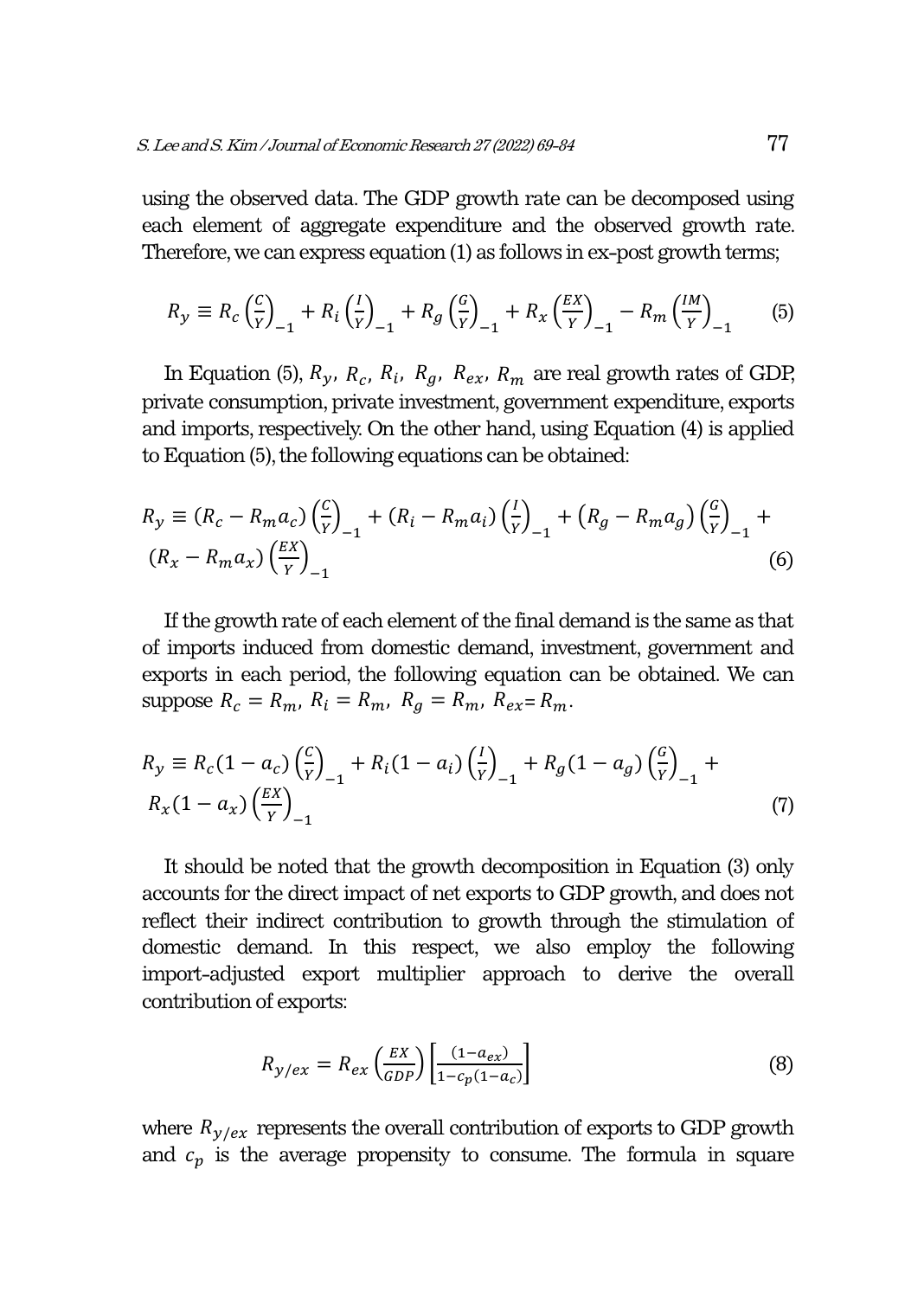brackets on the right-hand-side is the export multiplier.

For our estimation, we use annual GDP data and input/output tables from the Bank of Korea. Since input/output tables (IO tables hereafter) are not available for certain years, we employ a linear interpolation for the missing data.3

### 3.2 Empirical Results

Figure 2 contains our estimates of import intensities by expenditure items. As depicted in the Figure, the import intensity of private investment had rapidly increased during the periods of 1960~70s and then declined afterward. The import intensity of exports also increased quickly from the mid-1960s to the mid-1970s, after which it stabilized and then began to increase again since the 2000s. On the other hand, import demands for private consumption have been increasing more gradually than those of private investment and exports.



Figure 2. Import Intensity by Expenditure Category (1960-2019, %)

Note: The figures are based on final and intermediate import demand for each category. Source: Author's estimation based on input-output tables of the Bank of Korea.

<sup>&</sup>lt;sup>3</sup> The Bank of Korea started to release input-output tables in 1960. In addition to the benchmark data provided every 5 years, extended tables are also released in some interim years.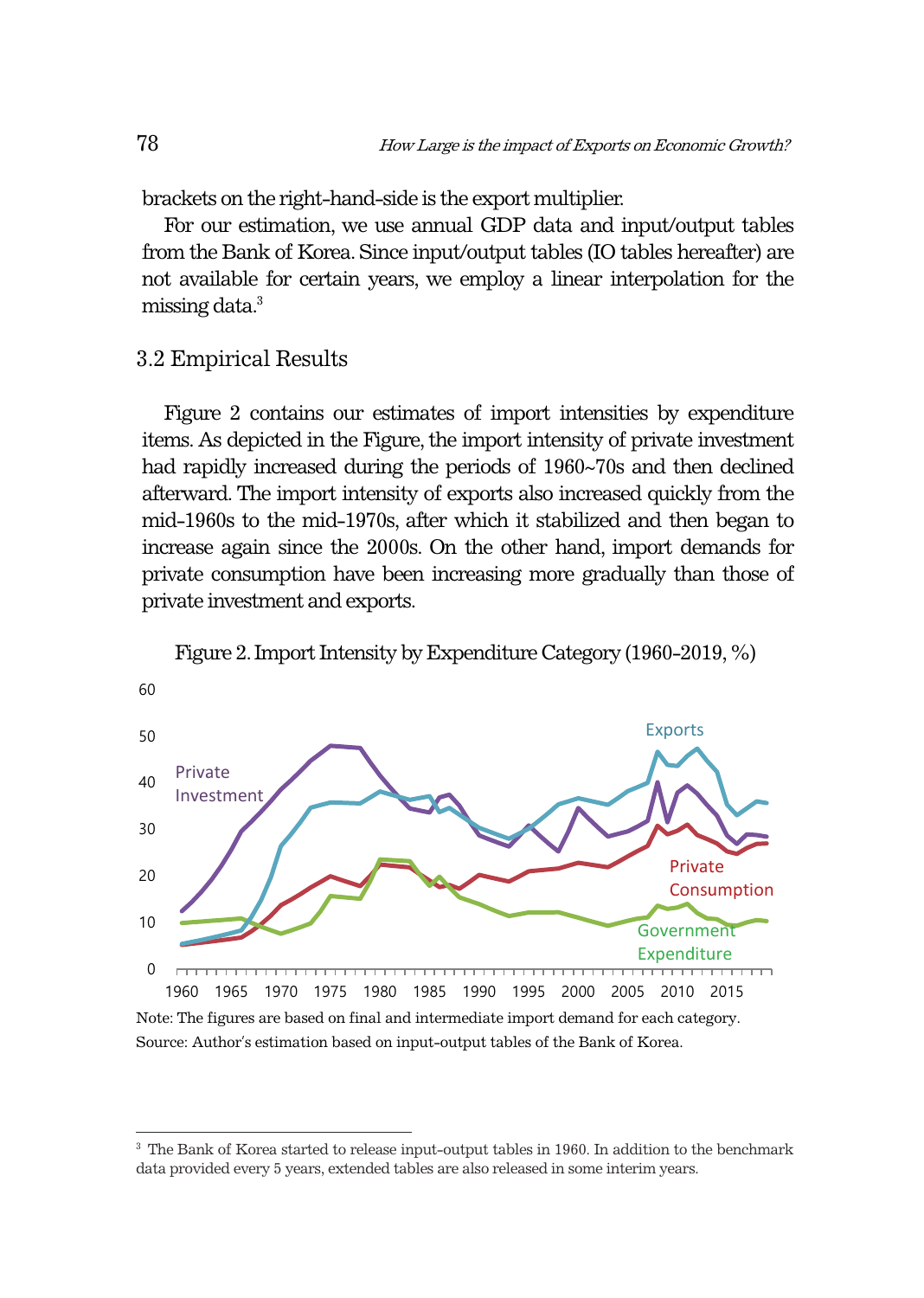During Korea's golden age of economic development in 1960s-70s, import intensities for virtually all of expenditure items had simultaneously risen. The increase was most conspicuous for private investment, reaching almost 50 percent in the mid-1970s. In such situation where domestic demand increases on the back of a rapid rise in direct imports, then the traditional method has a non-negligible limitation in capturing the true relative contribution of domestic and external demand to economic growth.

Table 1 reports the relative contributions of expenditure items on both final and intermediate import demands. As for private consumption, intermediate import demand has been much larger than import consumption demand for final goods and services until recently. Private investment follows a similar pattern, with an exception of the year 1970. It is evident that import demand for exports has gained more importance in total import demand over time.

|       | Private Consumption |              | Government<br>Expenditure |              | Private Investment |                           | Export  |
|-------|---------------------|--------------|---------------------------|--------------|--------------------|---------------------------|---------|
| Year  | Final               | Intermediate | Final                     | Intermediate | Final              | Intermediate Intermediate |         |
| 1960s | 14.2%               | 39.6%        | $4.9\%$                   | 2.9%         | 18.9%              | 14.2%                     | $3.6\%$ |
| 1970s | $6.6\%$             | 28.0%        | $0.9\%$                   | 2.7%         | 20.8%              | 16.6%                     | 24.4%   |
| 1980s | 4.2%                | 26.1%        | $0.0\%$                   | 5.5%         | 13.9%              | 15.4%                     | 34.9%   |
| 1990s | 8.7%                | $25.2\%$     | $0.0\%$                   | $4.0\%$      | 13.6%              | 16.7%                     | 31.8%   |
| 2000s | 11.0%               | 22.6%        | $0.0\%$                   | $3.6\%$      | $9.7\%$            | 13.0%                     | 40.1%   |
| 2010s | 12.3%               | 18.8%        | $0.0\%$                   | 3.9%         | $9.4\%$            | 12.9%                     | 42.8%   |

Table 1. Composition of Import Demands by Expenditure Item (%)

Source: Author's estimation based on Input-output tables of Bank of Korea

Note: The values are calculated for the induced directly or indirectly imports of each component for final demand divided by total imports.

Figure 3 contains the estimation results both from the conventional method as well as from the import-adjusted method for the case of Korea over the periods of 1960-2019.<sup>45</sup>

<sup>4</sup> The Bank of Korea started to release Input-output tables in 1960. Other than the benchmark year data for every 5 years, the extended tables are also released for some interim years. For the years that I/O tables are not available, we use the data of the closest year for estimation. 5

 $\frac{1}{6}$  We exclude the data for the years of 1998 (Asian currency crisis) and 2009 (global financial crisis) in estimation.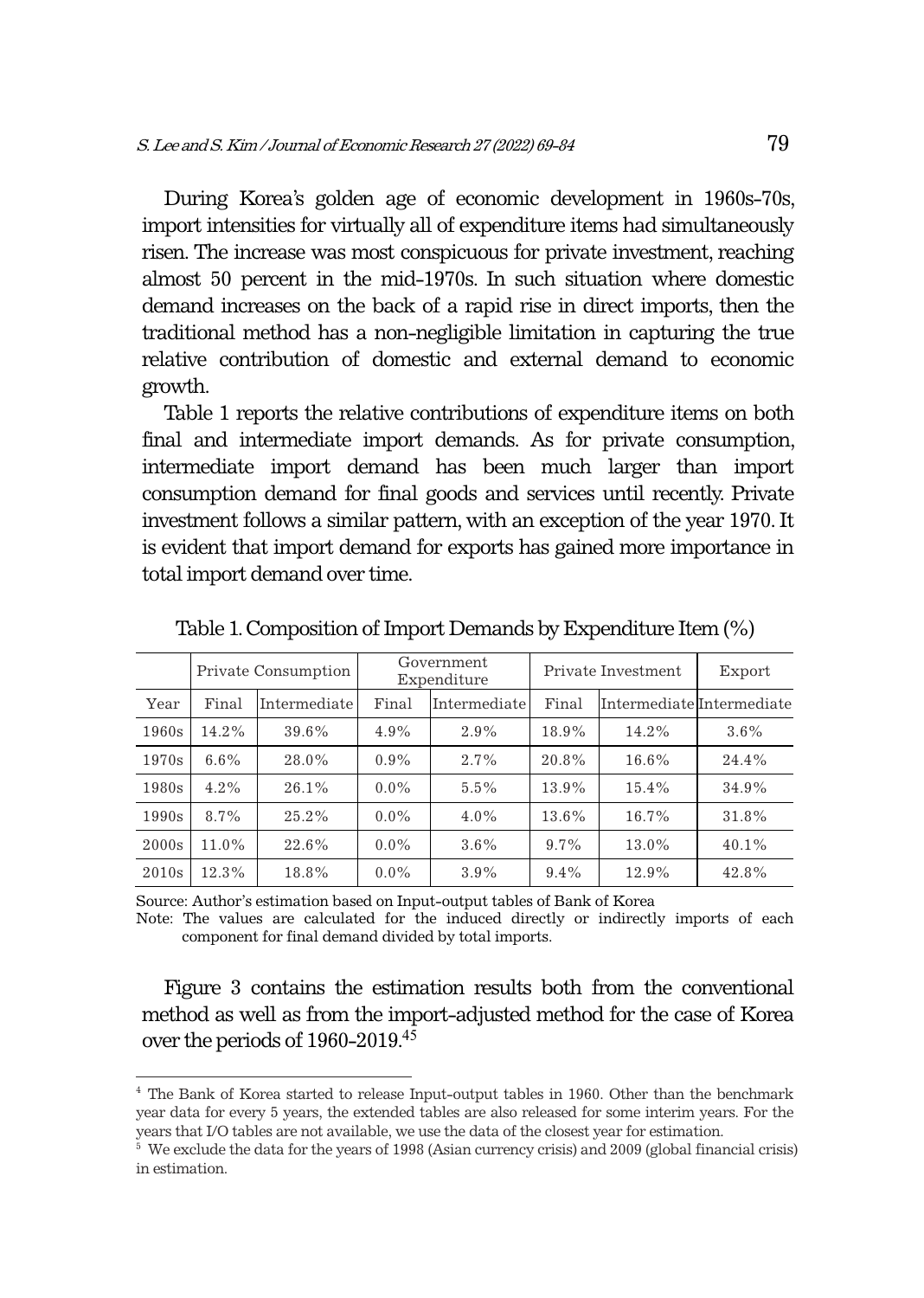



Source: Author's estimation based on national account data and input-output tables of the Bank of Korea.

According to the estimation results from the conventional approach, the main contributor of Korea's economic growth at the very early stage of development in the 1960s was shown to be private consumption, and then private investment emerged as the key driver to maintain a high growth path in the 1970s. Meanwhile, the relative contribution of net exports was recorded as negative until 1970s when Korea experienced chronical trade current account deficits.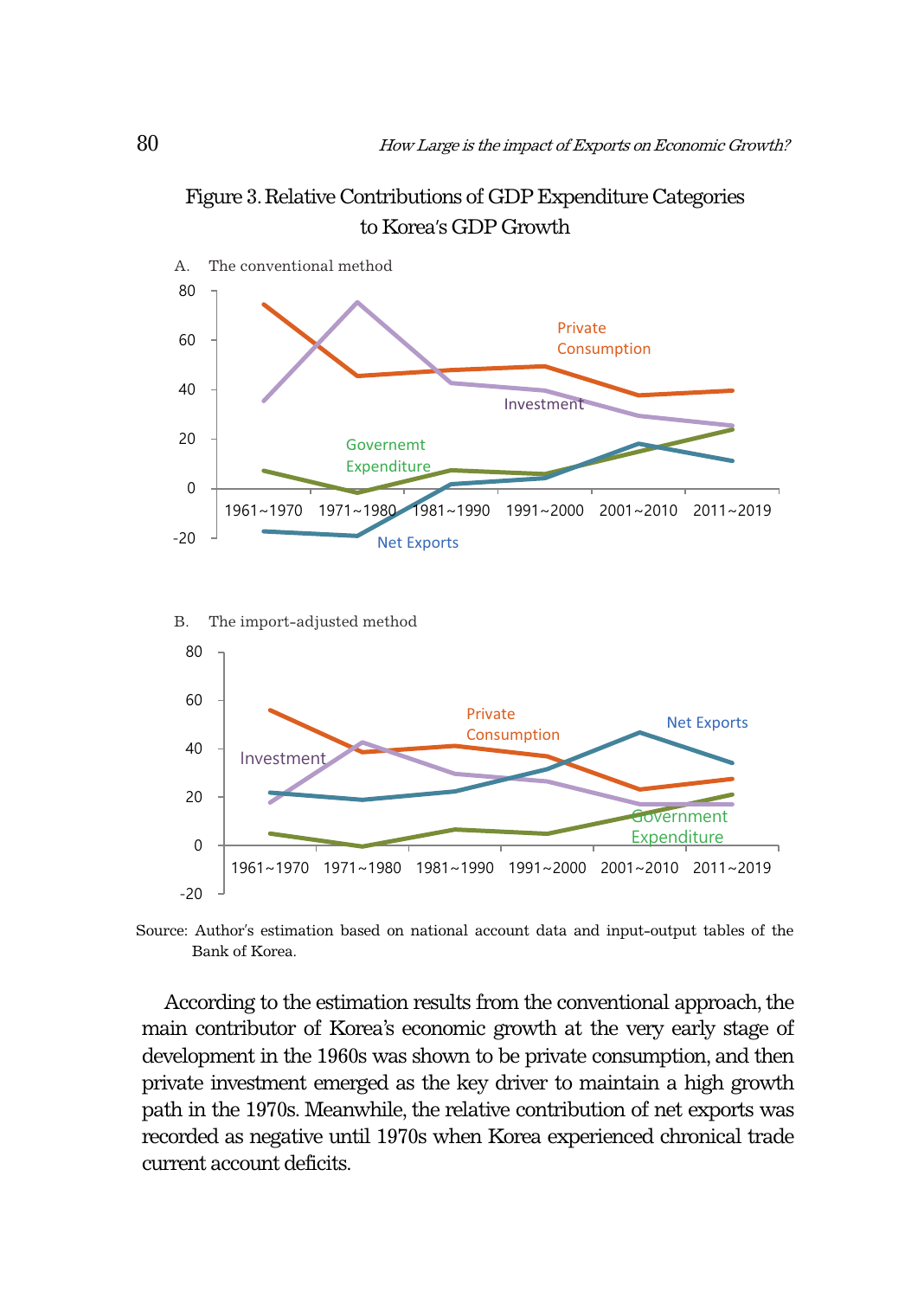Panel B in the table contains the estimation results based on the import-adjusted methodology. While private consumption and investment still remained as the key drivers of economic growth in the 1960~70s, their respective contributions was about 20 percent points lower compared to the estimated results in Panel A. And net exports accounted for around one-fifth of GDP growth for the periods of 1960~90s. The contribution of exports to GDP growth reaches 50 percent after 2000s, as the expansion of domestic demand slows down (See Figure 4).



#### Figure 4. Contribution to GDP Growth: Domestic Demand versus Net Exports

Bank of Korea.

The average contribution of net exports to growth over the whole period is 27.2%, which means that net exports accounts for 2.1 percentage points per annum of Korea's GDP growth. This figure is truly a remarkable one, taking into consideration that the average growth rates of developed and developing countries were 3.1% and 3.4% over the same period, respectively. Therefore, we can confirm that the role of export activities in Korea's economic development has indeed been substantial.

On the other hand, as aforementioned, the growth decomposition in Equation (7) does not account for indirect contribution of exports to growth through the stimulation of domestic demand. In this respect, we employ the import-adjusted export multiplier in Equation (8) and report the estimation results in Table 2.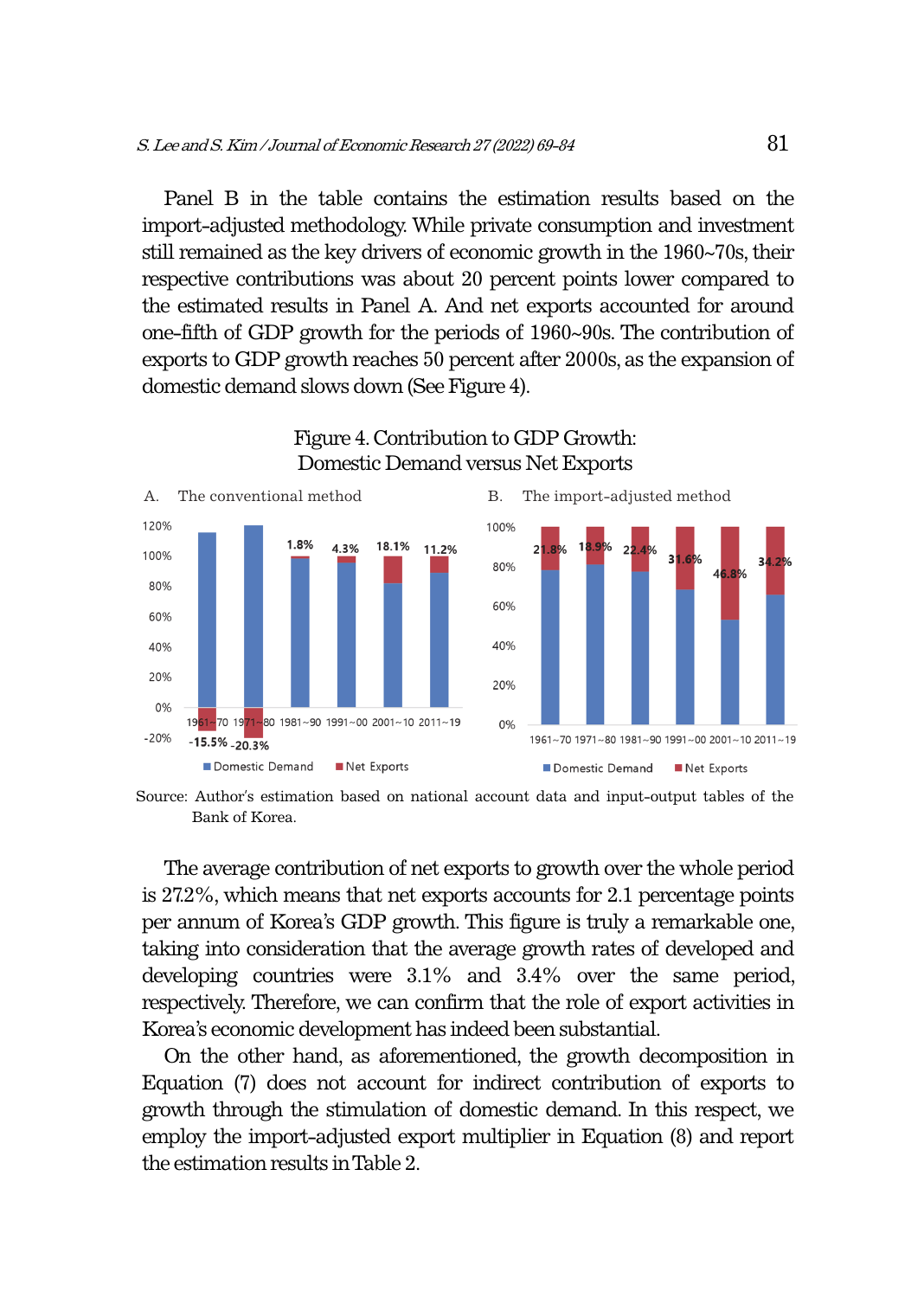|       | <b>Exports</b><br>$(a_{ex})$ | Import intensity<br>Consumption<br>$(a_c)$ | Average<br>Propensity of<br>Consumption<br>$(c_p)$ | Export<br>Multiplier | <b>Direct</b><br>of Exports | Overall<br>Contribution Contribution<br>of Exports |
|-------|------------------------------|--------------------------------------------|----------------------------------------------------|----------------------|-----------------------------|----------------------------------------------------|
| 1960s | $9.4\%$                      | 7.3%                                       | 0.804                                              | 3.717                | 1.7%                        | 7.1%                                               |
| 1970s | 33.7%                        | 17.1%                                      | 0.674                                              | 1.543                | $3.0\%$                     | $8.0\%$                                            |
| 1980s | 35.6%                        | 20.0%                                      | 0.562                                              | 1.168                | 2.4%                        | 4.4%                                               |
| 1990s | 31.3%                        | $19.2\%$                                   | 0.516                                              | 1.178                | $2.4\%$                     | $4.4\%$                                            |
| 2000s | 38.9%                        | $22.2\%$                                   | 0.534                                              | 1.048                | $2.0\%$                     | 3.8%                                               |
| 2010s | 39.9%                        | 23.6%                                      | 0.494                                              | 0.965                | $1.2\%$                     | 2.2%                                               |

Table 2. The Overall Contribution of Exports to Economic Growth (%)

Note: All the figures are annual averages.

Source: Author's estimation based on input-output tables from the Bank of Korea

As shown in the table, the estimated export multiplier was very high in the early stage of Korea's development in the 1960s and 1970s, thus the indirect impact of exports via their stimulation of domestic demand was the major source of exports' contribution to growth at this stage. As this indirect impact slowed down beginning in the 1980s, the direct impact estimated using Equation (7) began to account for more than 50% of exports' overall contribution to economic growth.

# 4 Conclusion

This paper empirically examines the impact of exports on economic growth, for the case of Korea from its economic take-off period in 1960s to recent years. By applying the import-adjusted GDP decomposition method, we find that exports have indeed been a decisive driver of Korean economic growth. Our results also indicate that the direct contribution of net exports to GDP growth remained undiminished at the later stages of economic development, as globalization has been unprecedentedly accelerated.

While Korea is arguably an interesting case in this respect, it would definitely be interesting to apply similar analytic approaches to other countries and compare the results with the Korean case. Further investigation for a larger set of countries would also be needed in order to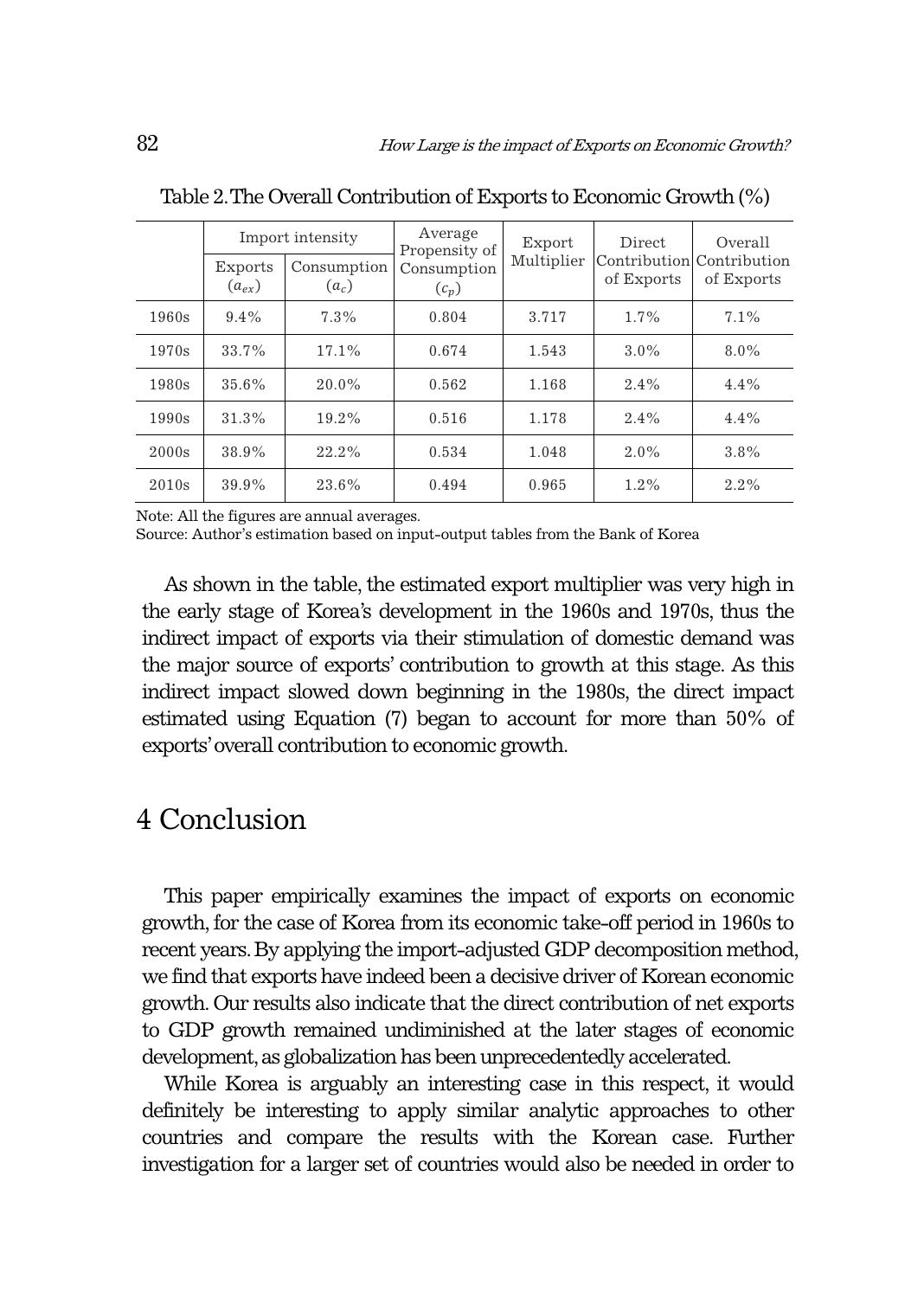answer the important policy question whether trade openness or exports really matters for achieving sustainable economic growth.

At the same time, we acknowledge that our estimation strategy has a certain limitation to explore the overall impact of exports on economic growth. Since our study is based on a demand-side accounting approach, it focuses on examining rather a short-run contribution of exports to GDP growth and thus it is silent about the long-term causal linkage between exports and economic growth. Although we also consider indirect contribution of exports to growth through the stimulation of domestic demand by employing the export-multiplier approach, there exists a gap between our study and the empirical literature based on the mainstream growth theories (Barro and Sala-i-Martin, 2005; Aghion and Howitt, 2009).

In addition, one could deepen the understanding of the exports-growth nexus by employing vector autoregression models or the error correction model, which are useful for estimating both short-run and long-term effects of one time series on another. A decomposition of the exports contribution on growth can be also investigated by variance decomposition or historical decomposition. Recently, Oh et al (2017) estimate the export multiplier for the Korean economy over the period 1998-2017 using a structural VAR model. By looking at the impulse response functions, they find that the export multiplier of the Korean economy has gradually deteriorated over time, which is consistent with our findings presented in Table 2. They also find that both a drastic reduction in marginal propensity of consumption and an increase in marginal propensity of imports contributed to the sharp decline of the exports' contribution to growth after the global financial crisis. Such an estimation approach can be applied for a longer period of time, like ours, to better understand the dynamic impacts of exports over different development stages.

#### References

- Aghion, P. and P. Howitt, *The Economics of Growth*, Cambridge, MA: the MIT Press, 2009.
- Akyüz, Y., "Export Dependence and Sustainability of Growth in China," *China & World Economy* 19(1), 2011, 1-23.
- Albala-Bertrand, J.M., "Structural Change in Industrial Output: China